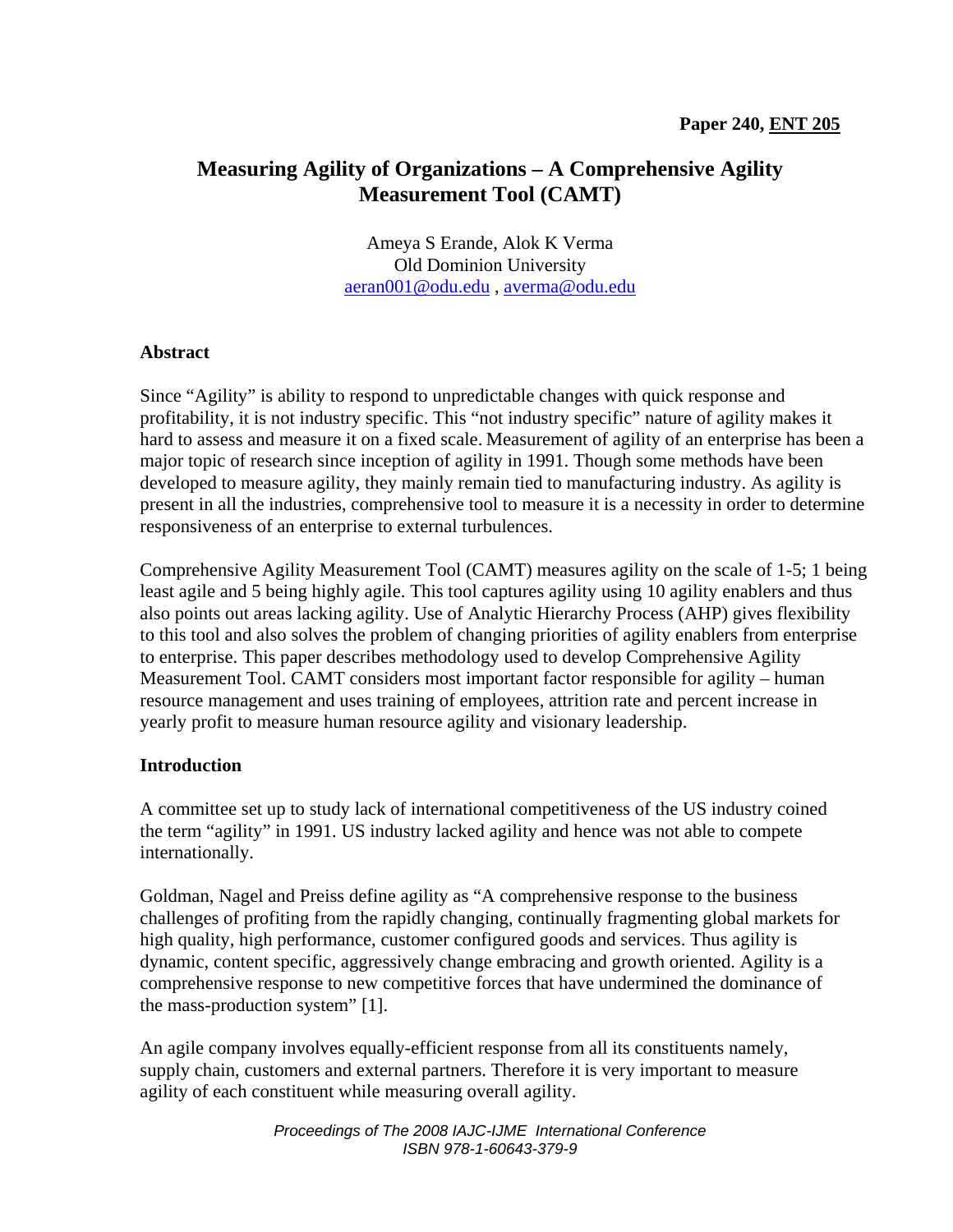## **Need to measure agility**

Agility, since its inception in 1991, has been the Buzzword for all the industries in today's globally competitive dynamic market. Companies try hard to achieve an upper edge over competitors in this continuously changing and unpredictable market.

- Agility is very important to stay competitive in the market
- Measurement of agility gives enterprise measure of its competitiveness and readiness for changes in the market
- Measuring agility identifies "less agile" areas in an enterprise and thus it can plan for improvements

# **Methodology of Agility Measurement**

Lean is a pre-requisite for being agile. Lean enterprise uses tools like Value Stream Mapping, supplier management, TAKT time, flow, TPM, set-up, Poka-Yoke, Kaizen, production planning, pull, inventory, uptime measurement, equipment flexibility, employee training, skill development and quality awareness etc. to achieve the goal of waste reduction[2]. Going from lean to agile is a transition and agility indicates the state of the company. It is a continuous improvement process. Thus study of leanness measurement tools becomes imperative while developing agility measurement tool. A quick survey of tools to measure degree of leanness shows that there are 7-10 tools in practice [2]. Some of them are listed below.

- 1. Lean Manufacturing Screening Tool Developed at University of Toledo.
- 2. Virginia Philpott Manufacturing Extension Partnership(VPMEP) Lean Assessment Tool
- 3. A model for Evaluating the degree of Leanness of manufacturing firms
- 4. Assessment tool by Saturn Electronics & Engineering Inc.
- 5. West of England Aerospace Forum (WEAF)
- 6. Lean Aerospace Initiative Lean Enterprise Self Assessment Tool (LAI-LESAT)
- 7. The Lean Extended Enterprise Assessment Process (LEEAP)

LAI-LESAT and LEEAP are more comprehensive in nature as they cover most of the attributes of lean enterprise and hence are briefly discuss in this paper.

# **Lean Aerospace Initiative – Lean Enterprise Self Assessment tool (LAI-LESAT)**

This is a tool [2] [3] for self assessing the present state of leanness of an enterprise and its readiness to change. It comprises of capability maturity model for enterprise leadership, life cycle and enabling processes.

LESAT takes into consideration the entire enterprise, which the other assessment tools fails to take into account. It also provides both the measure of Lean and Gap analysis. It also clearly identifies the "next" step to be taken.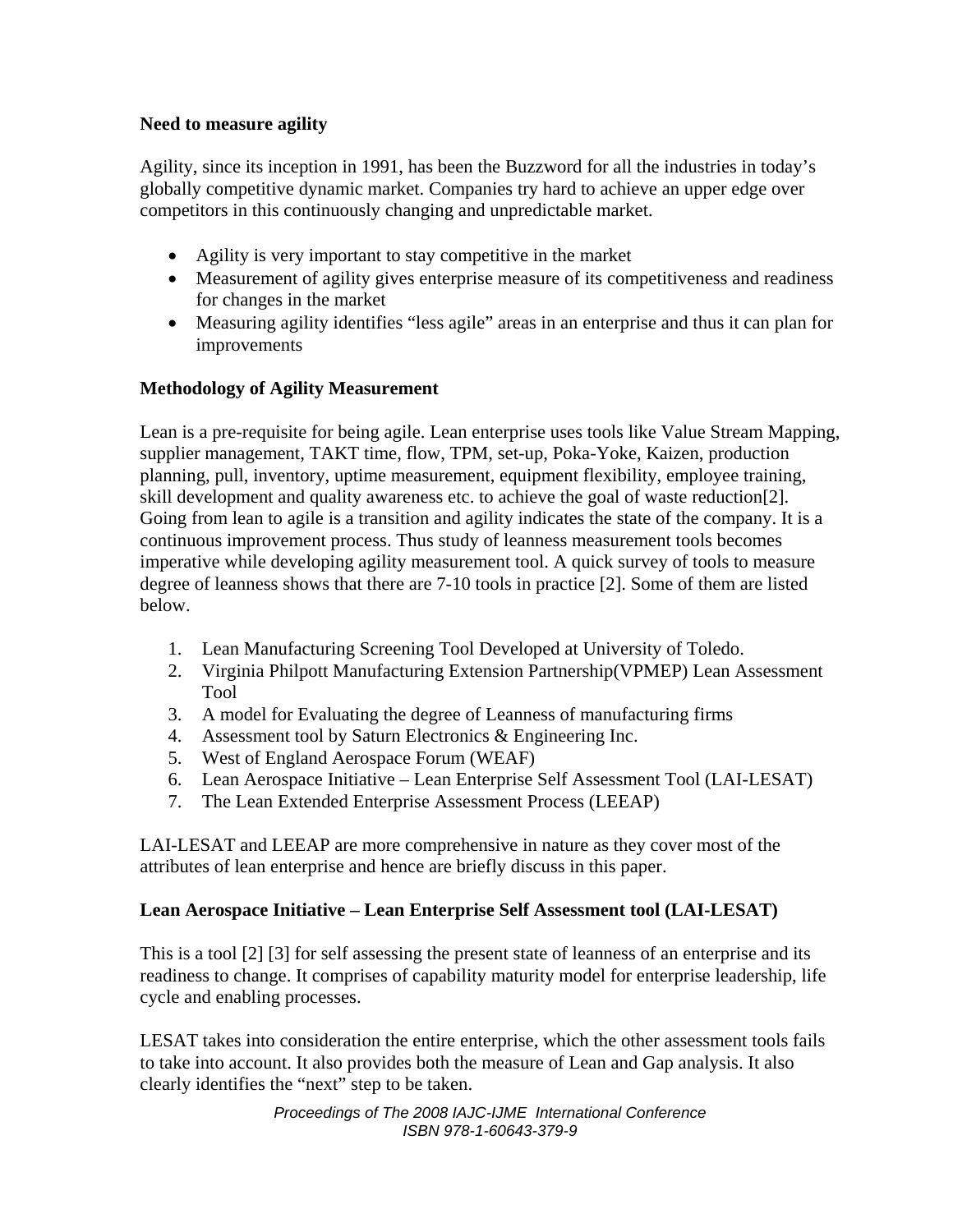The LESAT architecture shown in figure 1 consists of three main sections viz.

**1.Lean transformation / Leadership:** the process and leadership attributes nurturing the transformation to lean principles and practices.



Figure 1 LESAT Architecture

**2. Life cycle processes:** the processes responsible for the product from conception through post – delivery support.

**3. Enabling infrastructure processes:** the processes that provide and manage the resources enabling enterprise operation.

Following steps are taken while deploying LESAT as a tool for measuring organizational leanness:

**Step 1:** Facilitate meeting to introduce tool.

**Step 2:** Leaders and staff conduct LESAT assessment.

**Step 3:** Leadership reconvenes to jointly determine present maturity level.

**Step 4:** Leadership determines desired level and measures gap.

**Step 5:** Develop action plan and prioritize resources.

# **Lean Extended Enterprise Assessment Process (LEEAP)**

The Lean Extended Enterprise Assessment Process (LEEAP) [2] [4] is the framework for measuring the Lean Extended Enterprise Reference Model (LEERM) as shown in table 1. LEEAP includes detailed assessment and scoring process for the lean extended enterprise across 7 best practice categories and 42 best practice criteria.

LEEAP provides quantitative assessment of the company's ability to execute, sustain and realign itself for strategic improvement. It covers extended enterprise, the enterprise, core business processes and daily operation performances.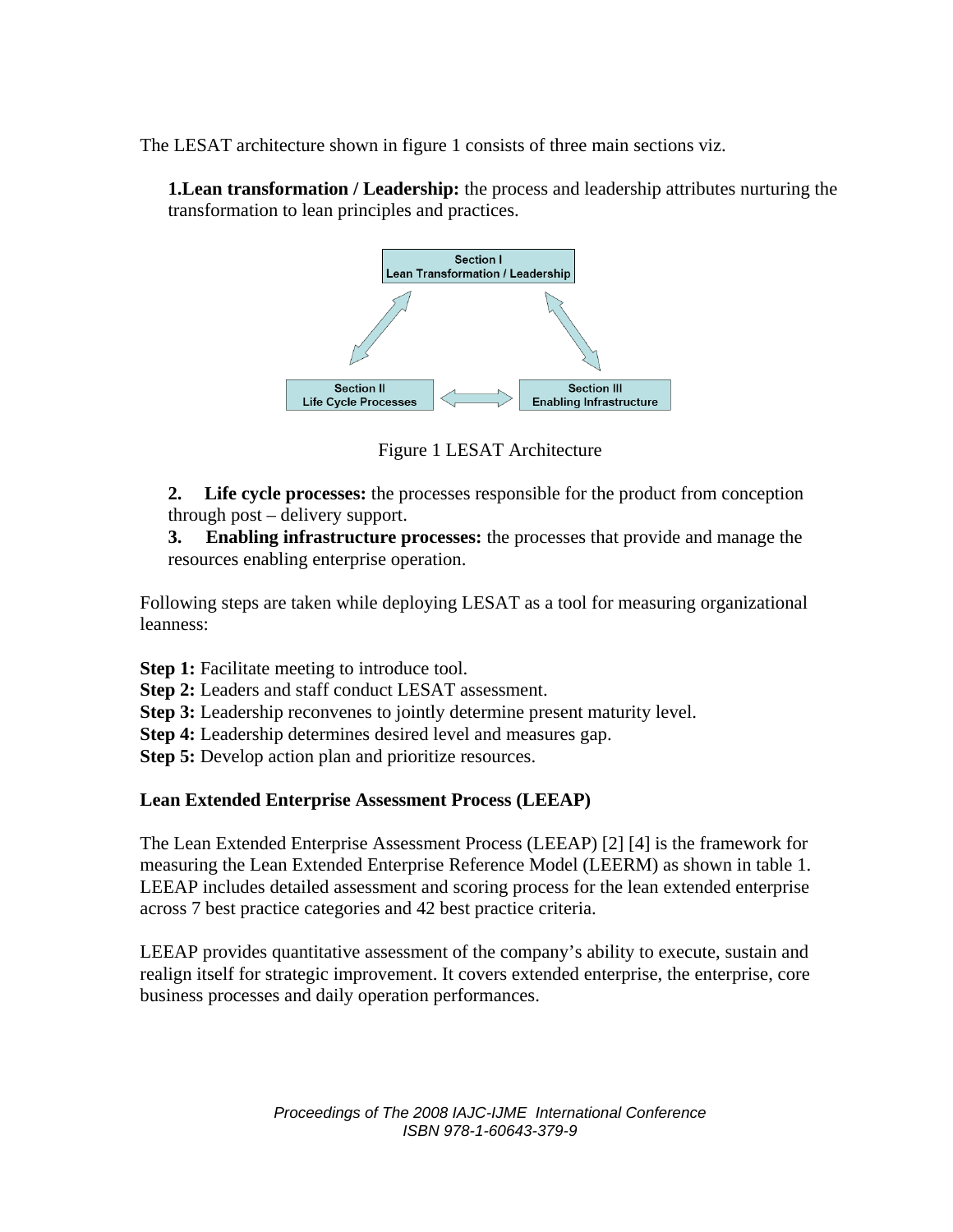| Leadership        | <b>Customer</b> | <b>Uniform</b> | <b>Value</b>       | <b>Extended</b>    | Organization  | Perfor-       |
|-------------------|-----------------|----------------|--------------------|--------------------|---------------|---------------|
|                   | and Market      | improve-       | <b>Stream</b>      | <b>Enterprise</b>  | al Learning   | mance         |
|                   | <b>Focus</b>    | ment Infra-    | <b>Process</b>     | <b>Integration</b> |               | Measure-      |
|                   |                 | structure      |                    |                    |               | ment          |
| Recognitio        | Customer        | Data and       | End to End         | Single             | My Business   | Cash to       |
| n of Need         | Intimacy and    | Fact driven    | perspective        | Entry No           | Mindset       | Cash          |
| Internalized      | Value           | improvement    |                    | walls              |               | Perspectiv    |
|                   |                 |                |                    |                    |               | e             |
| Clarity in        | <b>Mass</b>     | Project        | Value              | Collabora-         | Professional  | Closed-       |
| <b>Directions</b> | Customization   | Selection      | <b>Stream Pull</b> | tive               | Growth        | Loop          |
| and Goals         |                 | Criteria       | / Rhythm           | Develop-           | Experience    | Financial     |
|                   |                 |                |                    | ment               |               | Validation    |
|                   |                 |                |                    | Process            |               |               |
| Define            | Pulse and       | Chunking       | Soft               | Collabora-         | Knowledge     | Value         |
| Value             | Flexibility     | and Resource   | <b>Business</b>    | tive               | Management    | <b>Stream</b> |
| Proposition       |                 | Management     | Process            | Planning           |               | Performan     |
|                   |                 |                | Integration        | Process            |               | ce            |
| Values and        | Instantaneous   | Empower-       | Standard-          | Collabora-         | Relationship  | Strategic     |
| <b>Standards</b>  | Information     | ment and       | ized               | tive               | Management    | Performan     |
| of Conduct        | and Response    | Teaming        | Processes          | Commerce           |               | ce            |
|                   |                 |                | and                | Process            |               |               |
|                   |                 |                | Practices          |                    |               |               |
| Awareness         | Velocity        | Spectrum of    | Stability          | On-Line            | Change as the | Organizati    |
| and               | Improvement     | Methodo-       | and                | Market-            | Norm          | on-al         |
| Communi-          |                 | logies and     | variation          | place              |               | Performan     |
| cation            |                 | Tools          | Reduction          |                    |               | ce            |
| Fluid             | Solution        | Education      | Value              | Other IT           | Cultural      | Social and    |
| <b>Seamless</b>   | Delivery        | Based on       | <b>Stream</b>      | Enabled            | Transform-    | Economic      |
| Organiz-          |                 | Certification  | Quality and        | Techno-            | ation         | Performan     |
| ation             |                 |                | Perfection         | logies             |               | ce            |

Table 1: LEERM Best Practices and Principles Panel

LEEAP and LAI-LESAT cover all the factors in lean journey of an enterprise. But these two tools leave out e-manufacturing, takt time, problem solving, plant capacity, continuous improvement, operational flexibility, SMED/quick changeover, TPM, small lot operation, decentralization, internal customer satisfaction and inventory. All these factors are very important from agility point of view. Also continuous improvement, operational flexibility, plant capacity and internal customer satisfaction are critical factors in an agile company. Since the need for measuring agility was felt in the past decade, about 9 tools have been developed to measure agility of an enterprise. These tools are listed below [2].

### **Agility Measurement Tools**

1. This approach uses level of adoption of a number of criteria for an agile enterprise. For example, Yusuf et.al defined 32 key attributes in 10 different domains.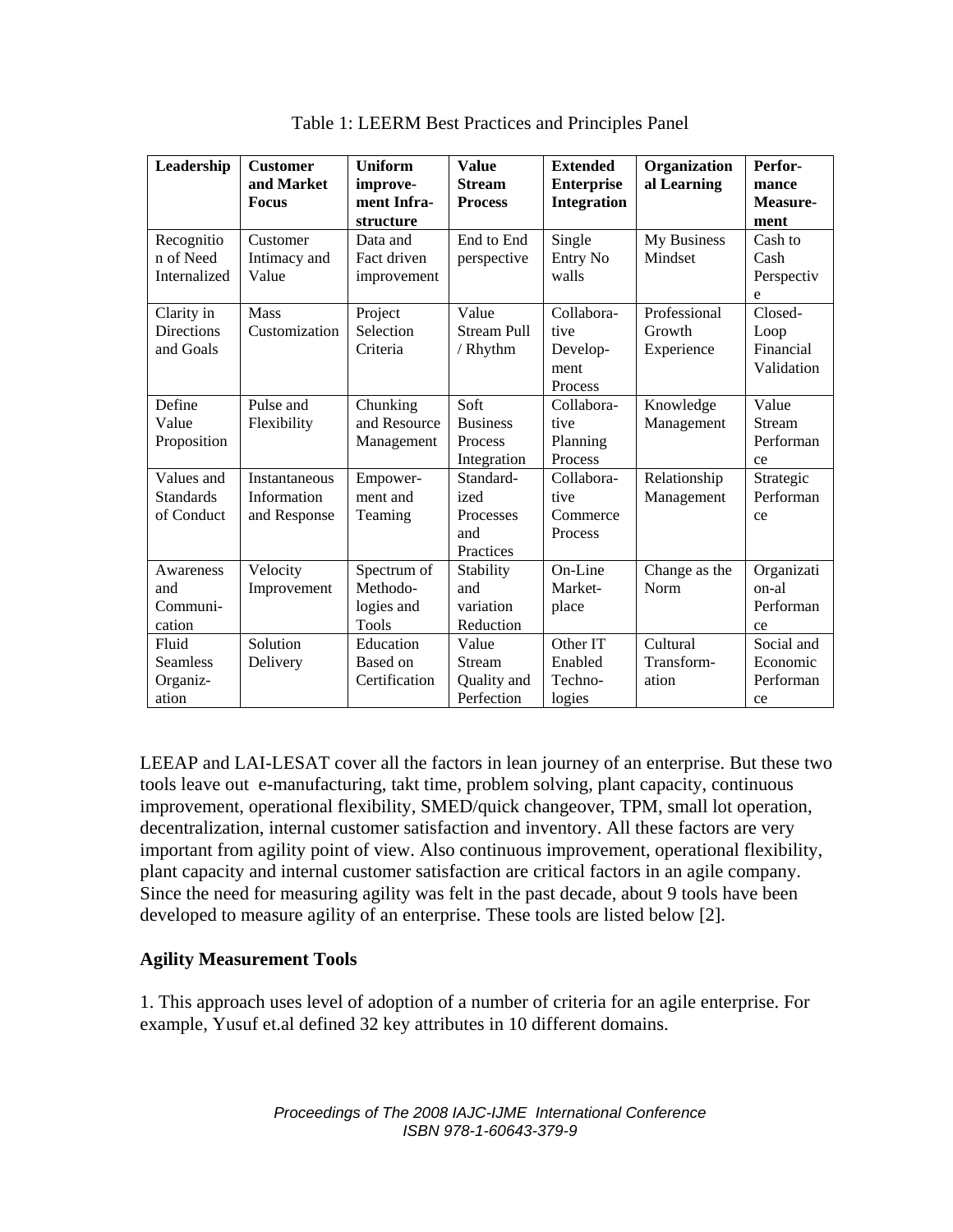Ren et.al propose 6 key attributes as speed, productivity, flexibility, cost, quality and innovation.

2. Questionnaire based approach used for industry managers weighs each attribute based upon its contribution in overall agility.

3. Kumar and Motwani propose a methodology for time based competitive advantage through the self assessed survey.

4. Giachettie et.al. use measurement of structural properties of business (info and material flow, organizational relationships, and communication network) instead operational properties (batch size, change over times etc.)

5. Giachettie and Aeteta propose assessment of firm's complexity. According to them, complexity is directly related to firm's agility.

6. Rameshash et.al suggest a quantitative framework to explore the value of agility in financial terms, the Net Present value (NPV) of all relevant cash flows being the measure of agility.

7. CDW Lomas et.al. [5] give a method to measure design process agility for a single company product development process. Key Agility Index (KAI) is calculated to measure agility of a process.

Key Agility Index  $(KAI) =$ **Time Taken to Complete Whole Project** *TimeTaken to Complete Change related Task*

8. Dr. Charlene Yauch developed a survey based method that calculates agility by measuring turbulence and organizational success [6]. She has categorized external turbulences in 8 domains. Agility is given by the formula

$$
Agility = \sqrt[3]{S}x\frac{T}{5}
$$

Where, S is success score and T is turbulence.

9. Nikos Tsourveloudis et.al. break-down manufacturing agility into four divisions / infrastructures in order to measure it [7]. Overall agility is calculated by applying fuzzy logic to individual agility scores in production infrastructure, market infrastructure, people infrastructure and information infrastructure.

Some observations on the agility measuring methods discussed in chapter 2 are as follows.

• Majority of the methods rely on the data gathered by a long questionnaire, meaning that the data used will be the opinion of whoever completes the questionnaire, not necessarily the person best placed to do so.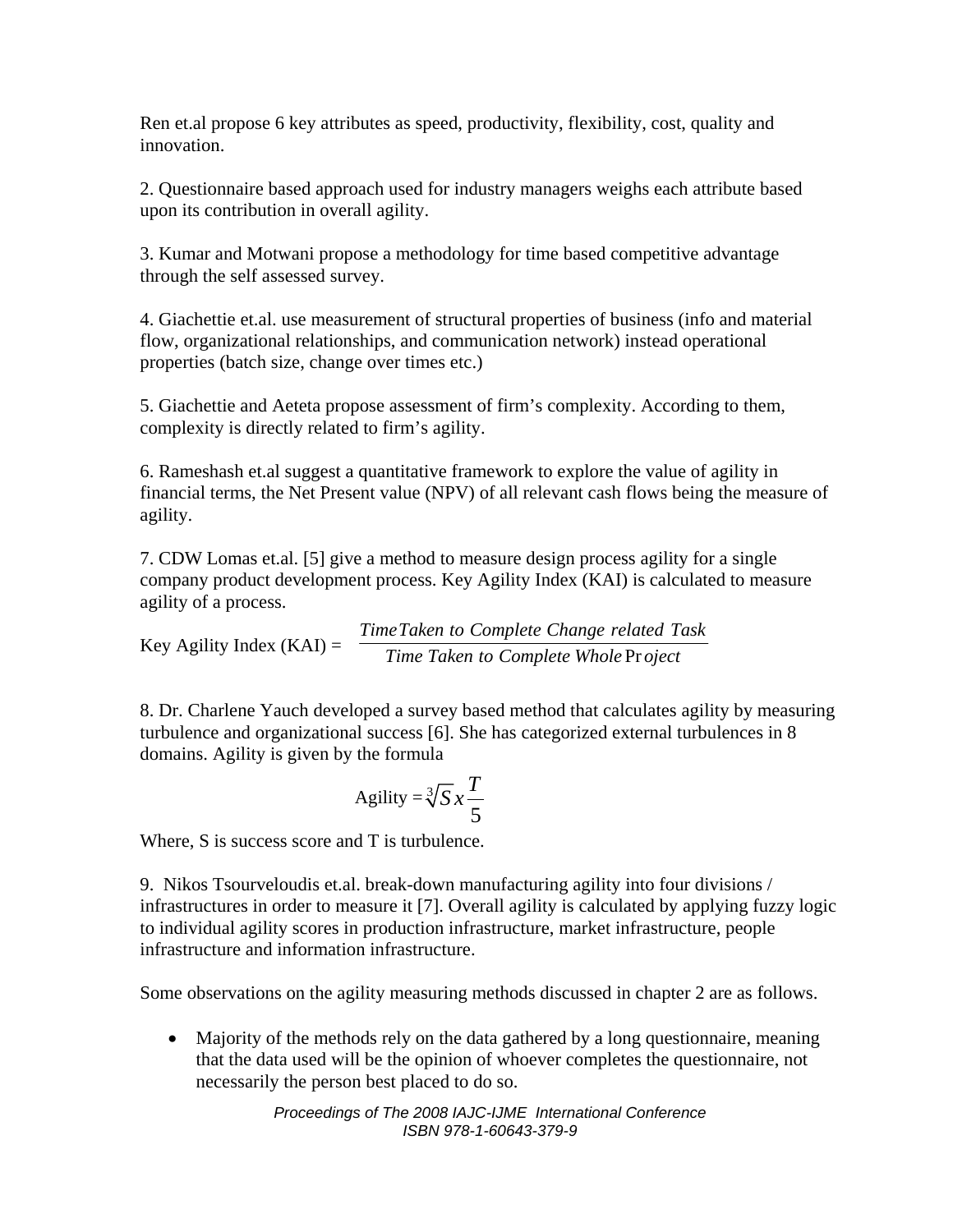- Level of data is often too detailed and the level of data required is inaccessible or even not recorded by the company.
- These methods do not take into account "soft" domains like human resources (training and skills development, leadership etc.) which is one of the important characteristics of an agile organization.

These methods are limited to manufacturing industries. Agility is the property which is independent of industries; thus limiting effective use of these methods.

## **Comprehensive Agility Measurement Tool (CAMT)**

CAMT should be easy to use, and it should measure agility independent of industry it is used in. This requires consideration of agility enablers from all the domains in an enterprise. Dr. Zaki Kuruppalil identifies 41 agility enablers for a job shop from 14 domains [8]. After reviewing number of agility enablers, CAMT considers 10 most critical agility enablers that are present in any enterprise independent of industry it is operating in. These are 1) TAKT time 2) Plant Capacity 3) Inventory 4) Problem Solving 5) e-manufacturing 6) Continuous Improvement 7) Operational Flexibility 8) SMED / quick changeover 9) Internal Customer Satisfaction 10) Human Resource Management.

For all these subjective parameters CAMT uses a questions to capture readiness to face external turbulence timely and profitably . Short description of each parameter and a question for measurement with the scale of  $1 - 5$  are given below.

Takt Time: Percentage of work balanced at or slightly below TAKT time.

|  |  | $0-20$ $20-40$ $40-60$ $60-80$ $80-100$ |
|--|--|-----------------------------------------|

**Plant Capacity:** Percent overload capacity of plant

|  |  | $0-20$ $20-40$ $40-60$ $60-80$ $80-100$ |
|--|--|-----------------------------------------|

**Inventory:** Inventory turnover rate for past 1 year 1 2 3 4 5 01 02 03 04 05 or more

**Problem Solving:** Number of critical problems faced and solved in past 1 year. 1 2 3 4 5

01-03 04-06 07-08 09-10 more than 10

**E-manufacturing:**E-manufacturing offers manufacturers with an option of conveniently recognizing the manufacturing capability with agility to respond to the opportunities and demands of a changing market [6].

Combined percentages of products and processes that involve e-manufacturing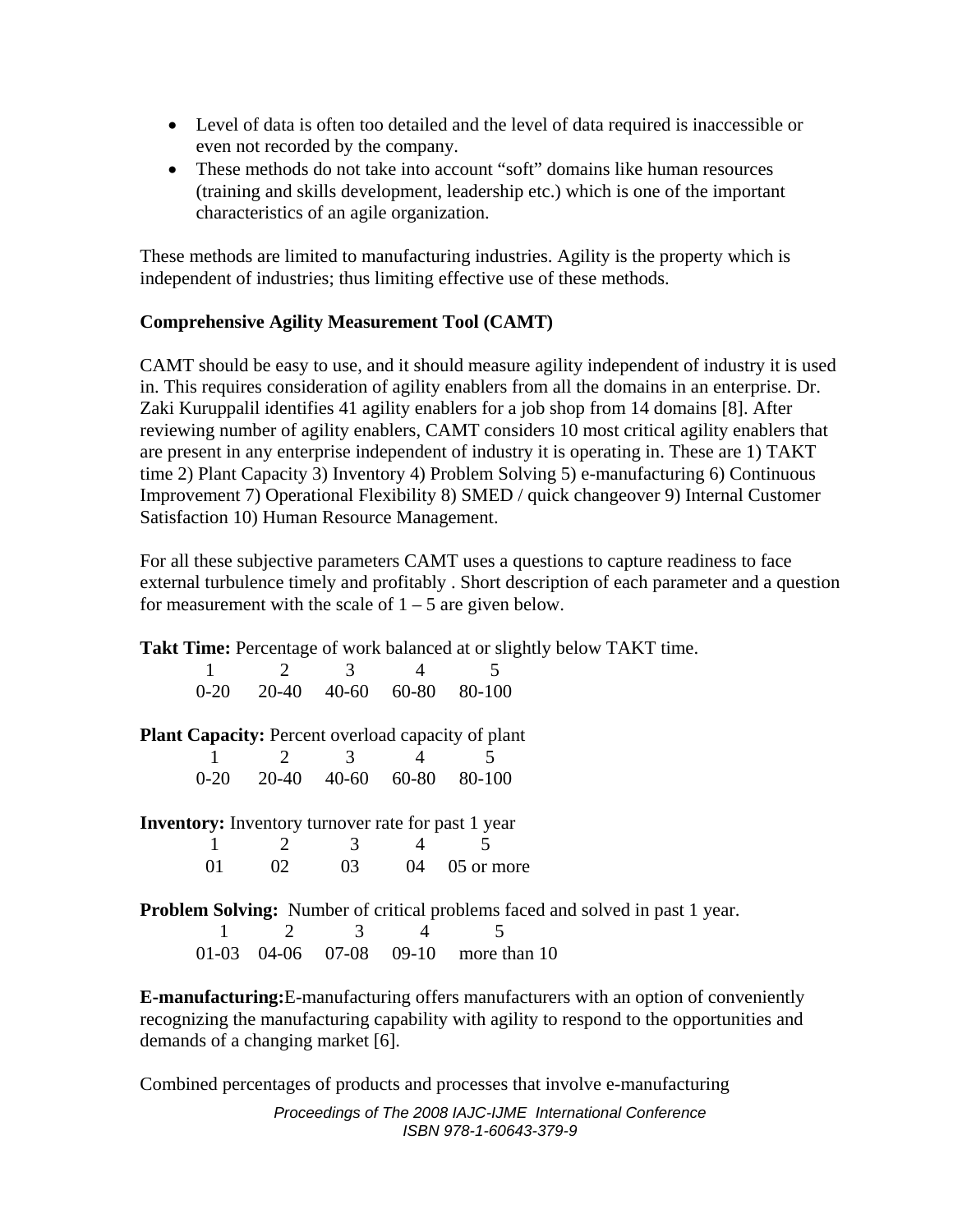1 2 3 4 5 0-20 20-40 40-60 60-80 80-100

**Continuous Improvement:** Number of successful continuous improvement projects undertaken in past 1 year.

 1 2 3 4 5 01-03 04-06 07-08 09-10 more than 10

**Operational Flexibility:** Percentage of workforce - Percentage of equipments readily available to handle turbulent situations.

1 2 3 4 5  $0-2-02$   $2-5-2-5$   $5-10-5-10$   $10-15-10-15$   $15+ -15+$ 

**Quick changeovers:** Percentage of quick changeover issues successfully handled in past 1 year

 1 2 3 4 5 0-20 20-40 40-60 60-80 80-100

**Internal Customer Satisfaction:** Internal customer satisfaction index on the scale of 1-5; 1 being unsatisfied.

|    | $\sim$ 3 |                 | $\sim$ 5 |
|----|----------|-----------------|----------|
| 01 | 02 03    | $\overline{04}$ | 05       |

**Human Resource Management:** An organization can not be agile without agile workforce. It is humans and not the machines that anticipates changes and react to them. If human resources are not properly trained and are not aware of company's goals, it is impossible for it to be agile. This domain is abstract and measuring human responsiveness is difficult. Expertise within the workforce shown in figure 2 plays key role in building agile workforce.

CAMT considers 4 factors to judge the agility of human resources in an enterprise



Figure 2 Expertise with in the Workforce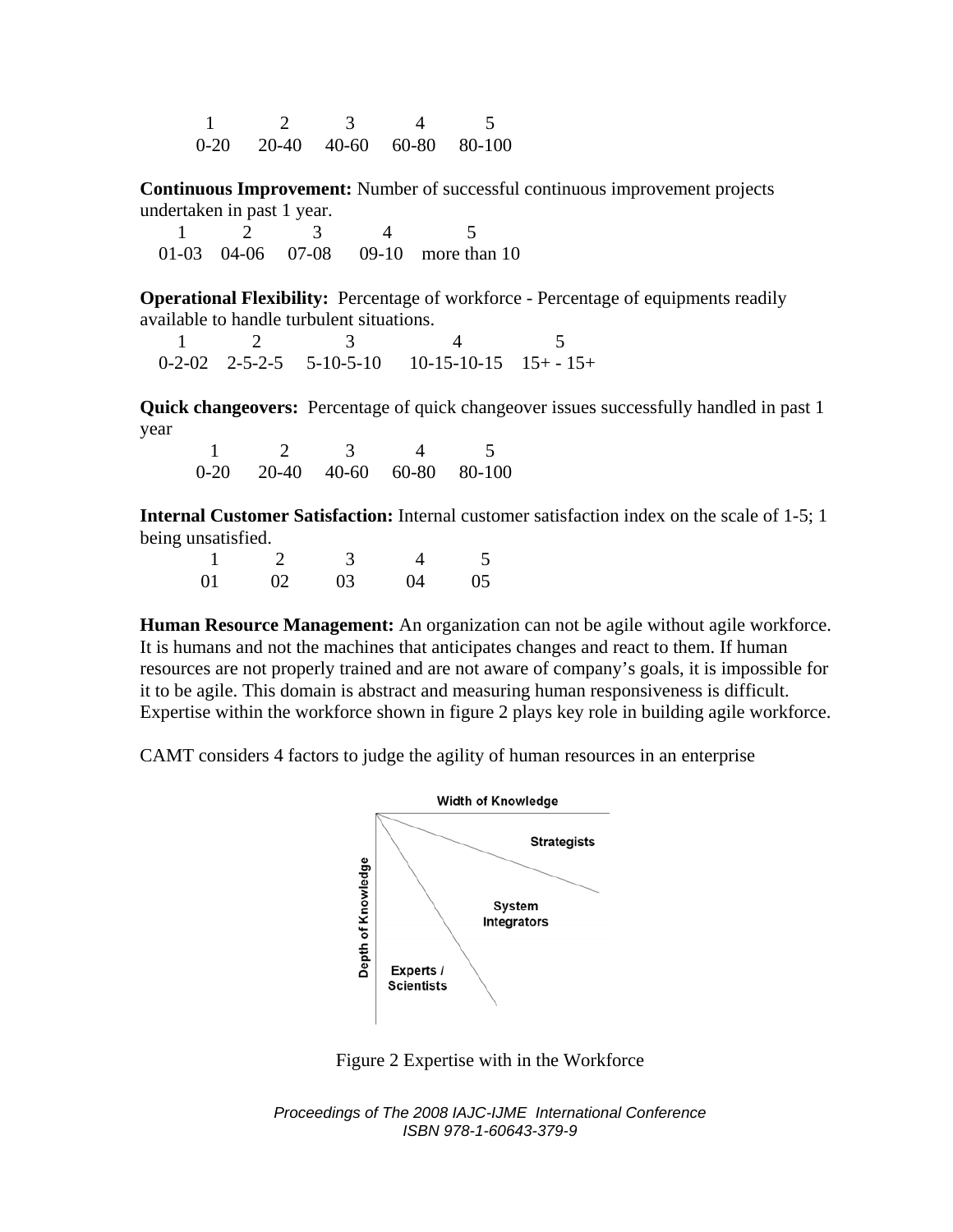| Number of Training / Skill Development Programs Completed      |                |                   |                 |          |                                                                |  |  |  |  |  |  |
|----------------------------------------------------------------|----------------|-------------------|-----------------|----------|----------------------------------------------------------------|--|--|--|--|--|--|
| Score                                                          | $\overline{1}$ | 2                 | 3               |          |                                                                |  |  |  |  |  |  |
| $\%$                                                           | $0 - 30$       |                   | $30-50$ $50-80$ | above 80 | 100                                                            |  |  |  |  |  |  |
| % of Attrition for Employees with Experience Less than 2 Years |                |                   |                 |          |                                                                |  |  |  |  |  |  |
| Score                                                          | $\overline{1}$ | 2                 | 3               |          |                                                                |  |  |  |  |  |  |
| $\frac{0}{0}$                                                  |                | $>20$ 20-15 15-10 |                 | $10-0.5$ | $05-0$                                                         |  |  |  |  |  |  |
|                                                                |                |                   |                 |          | % of Attrition for Employees with Experience More than 2 Years |  |  |  |  |  |  |
| Score                                                          | 1              | 2                 | 3               |          |                                                                |  |  |  |  |  |  |
| $\frac{0}{0}$                                                  | >10            | $10-08$           | 08-06           | 06-04    | $04-02$                                                        |  |  |  |  |  |  |
| % of Profit Increase from Past Year                            |                |                   |                 |          |                                                                |  |  |  |  |  |  |
| Score                                                          | $\overline{1}$ | 2                 | 3               |          | 5                                                              |  |  |  |  |  |  |
| $\frac{0}{0}$                                                  | $0 - 20$       |                   | $20-40$ 40-60   | 60-80    | 80-100                                                         |  |  |  |  |  |  |
| <b>Sample Results</b>                                          |                |                   |                 |          |                                                                |  |  |  |  |  |  |

Figure 3 shows sample result sheet of CAMT. Comprehensive Agility Index (CAI) measures the agility of an enterprise on the scale of 1-5; 1 being least agile and 5 being highly agile. Sample calculations assuming values for each agility enablers are done to obtain sample results. Complete validation of this tool will require data from atleast 3 different industries, e.g. automobile, shipbuilding and software. This tool also provides guidelines to achieve agile status based on the answers to the questions. For example, if score registered in Inventory Turnover Rate is 1, which is very less indicates certain efforts to improve agility in that particular field.

|                               |                             |                   |      |      |      |                                                            |                |      |      |      | Normalized | %       | CAMT           | Weighted  |            |
|-------------------------------|-----------------------------|-------------------|------|------|------|------------------------------------------------------------|----------------|------|------|------|------------|---------|----------------|-----------|------------|
|                               | 1                           | $\overline{2}$    | 3    | 4    | 5    | 6                                                          | $\overline{7}$ | 8    | 9    | 10   | Sum        | Weights | Scale          | CAMT      |            |
| $\mathbf{1}$                  | <b>DO</b>                   | 1.00              | 3.00 | 0.14 | 1.00 | 1.00                                                       | 0.33           | 1.00 | 1.00 | 1.00 | 0.83       | 8.25    | з              | 24.764898 |            |
| $\overline{2}$                | 1.00                        | 1.00              | 3.00 | 0.20 | 1.00 | 1.00                                                       | 1.00           | 1.00 | 1.00 | 1.00 | 0.89       | 8.86    | $\overline{4}$ | 35.451214 |            |
| 3                             | 0.33                        | 0.33              | 1.00 | 0.33 | 3.00 | 1.00                                                       | 5.00           | 1.00 | 3.00 | 1.00 | 1.31       | 13.05   | 1              | 13.050659 |            |
| $\overline{4}$                | 7.00                        | 5.00              | 3.00 | 1.00 | 3.00 | 1.00                                                       | 1.00           | 1.00 | 1.00 | 1.00 | 1.80       | 17.97   | 2              | 35.931292 |            |
| 5                             | 1.00                        | 1.00              | 0.33 | 0.33 | 1.00 | 3.00                                                       | 1.00           | 1.00 | 1.00 | 1.00 | 0.86       | 8.56    | $\overline{3}$ | 25.675546 |            |
| 6                             | 1.00                        | 1.00              | 1.00 | 1.00 | 0.33 | 1.00                                                       | 0.33           | 1.00 | 1.00 | 1.00 | 0.75       | 7.54    | 5              | 37.677422 |            |
| $\overline{7}$                | 3.00                        | 1.00              | 0.20 | 1.00 | 1.00 | 3.00                                                       | 1.00           | 1.00 | 1.00 | 1.00 | 1.06       | 10.57   | 4              | 42.269178 |            |
| 8                             | 1.00                        | 1.00              | 1.00 | 1.00 | 1.00 | 1.00                                                       | 1.00           | 1.00 | 1.00 | 1.00 | 0.86       | 8.56    | 3              | 25.6854   |            |
| 9                             | 1.00                        | 1.00              | 0.33 | 1.00 | 1.00 | 1.00                                                       | 1.00           | 1.00 | 1.00 | 1.00 | 0.81       | 8.08    | 2              | 16.162062 |            |
| 10                            | 1.00                        | 1.00              | 1.00 | 1.00 | 1.00 | 1.00                                                       | 1.00           | 1.00 | 1.00 | 1.00 | 0.86       | 8.56    | 3              | 25.6854   |            |
|                               |                             |                   |      |      |      |                                                            |                |      |      |      |            |         |                | 282.35307 |            |
|                               |                             |                   |      |      |      | 17.33 13.33 13.87 7.01 13.33 14.00 12.67 10.00 12.00 10.00 |                |      |      |      | 10.00      | 100.00  |                | 2.8235307 | <b>CAI</b> |
|                               |                             |                   |      |      |      |                                                            |                |      |      |      |            |         |                |           |            |
|                               |                             |                   |      |      |      |                                                            |                |      |      |      |            |         |                |           |            |
|                               |                             |                   |      |      |      |                                                            |                |      |      |      |            |         |                |           |            |
|                               |                             | 1. TAKT Time      |      |      |      |                                                            |                |      |      |      |            |         |                |           |            |
|                               |                             | 2. Plant Capacity |      |      |      |                                                            |                |      |      |      |            |         |                |           |            |
|                               | 3. Invenntory Turnover Rate |                   |      |      |      |                                                            |                |      |      |      |            |         |                |           |            |
|                               | 4. Problem Solving          |                   |      |      |      |                                                            |                |      |      |      |            |         |                |           |            |
|                               | 5. e-Manufacturing          |                   |      |      |      |                                                            |                |      |      |      |            |         |                |           |            |
| 6. Continuos Improvement.     |                             |                   |      |      |      |                                                            |                |      |      |      |            |         |                |           |            |
| 7. Operational Flexibility    |                             |                   |      |      |      |                                                            |                |      |      |      |            |         |                |           |            |
| 8. SMED ? Quick Changeovers   |                             |                   |      |      |      |                                                            |                |      |      |      |            |         |                |           |            |
|                               |                             |                   |      |      |      | 9. Internal Customer Satisfaction Index                    |                |      |      |      |            |         |                |           |            |
| 10. Human Resource Management |                             |                   |      |      |      |                                                            |                |      |      |      |            |         |                |           |            |

Figure 3: Result of CAMT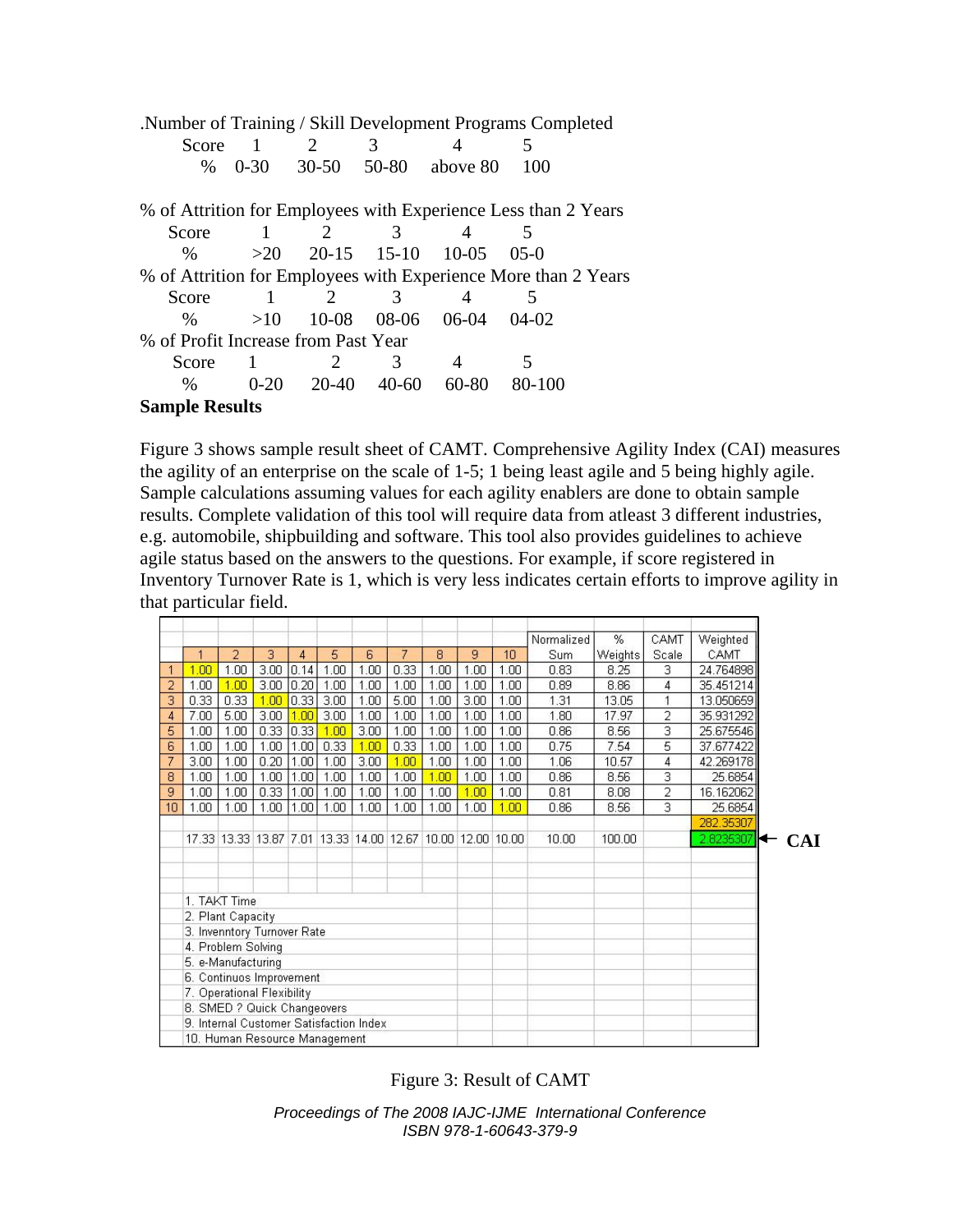#### **Conclusion**

The Comprehensive Agility Measurement Tool measures agility takes 10 most critical agility enablers while calculating Comprehensive Agility Index (CAI) on the scale of 1-5. Since the agility enablers used are critical in all the industries, CAMT can be used to measure agility of an enterprise independent of the industry it is operating in. Use of AHP gives CAMT flexibility and comprehensive nature by solving the problem of industry dependent nature of agility enabler priorities. This tool is repeatable, provides guidance regarding future course of action, goes hands-in-hands with company's goals, and accommodates all levels and functions of an organization.

### **References**

- [1] Preiss, Kenneth, "Agility the Origins, the Vision and the Reality", International Conference on Agile Manufacturing, 2005
- [2] Verma, Alok, Hirkannawar, "Assessment Tools for Lean Enterprise Implementation", International Journal of Agile Manufacturing, Vol 7, Issue 2, 2004Preiss, Kenneth, (2005): Keynote Address ICAM.
- [3] Nightingale, Deborah, MIT, "LAI Lean Enterprise Self Assessment Tool", 2001
- [4] Burton, T, Boeder, S, "The lean Extended Enterprise", J Ross Publishing Inc Florida, 2003
- [5] Lomas, CDW, et. al. "Measuring Design Process Agility for A Single Company Product Development Process" International Conference on Agile Manufacturing", 2006
- [6] Yauch, Charlene, "Measuring Agility: Combining Organizational Success and Turbulence", International Conference on Agile Manufacturing, 2005
- [7] Tsourveloudis, Nikos, et.al. "On the Measurement of Agility in Manufacturing Systems
- [8] Zaki, Kuruppalil, "Key Domains of Leanness and Agility in Job Shops", International Conference on Agile manufacturing, 2008
- [9] Saaty, T. L, "The Analytic Hierarchy Process", Planning, Priority Setting, Resource Allocation, McGraw Hill, New York 1980.

#### **Biographies**

AMEYA S. ERANDE received his Bachelor of Engineering in Mechanical Engineering from University of Pune, India, in 2002. Presently he is pursuing Master of Science in Mechanical Engineering from Old Dominion University. His research interests include Lean-six sigma, Agile Manufacturing, Robotics, CAD/CAM and Simulations.

ALOK K. VERMA is Ray Ferrari Professor and, Director of the Lean Institute at Old Dominion University. He also serves as the Director of the Automated Manufacturing